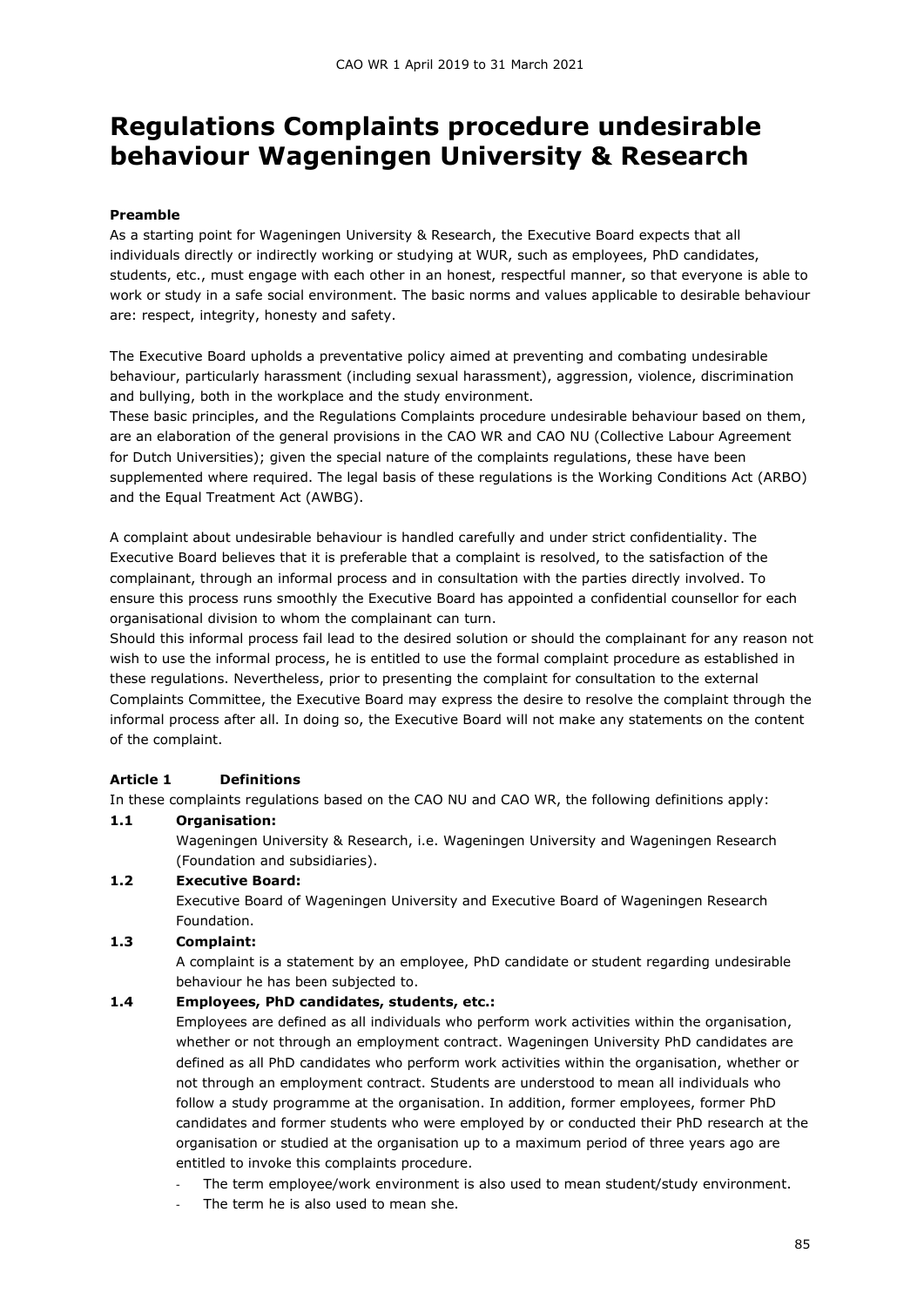The term individual is also used to mean employee/PhD candidate/student.

#### 1.5 Complainant:

The employee, PhD candidate or student who entrusts the confidential counsellor with his complaint, or submits a complaint about undesirable behaviour via the complaints officer.

#### 1.6 Defendant:

The employee, PhD candidate or student against whom the complaint is directed.

#### 1.7 Undesirable behaviour:

In these complaints regulations, undesirable behaviour is defined as: sexual harassment, harassment, discrimination, aggression, violence and bullying in the workplace or study situation.

## 1.8 Sexual harassment:

Unwanted sexual advances, requests for sexual favours or any other verbal, non-verbal or physical behaviour that also involve one of the following points:

- submission to such behaviour is explicitly or implicitly used as condition for employing an individual;
- submission to or rejection of such behaviour by a person is used as a basis for decisions that affect this individual's work;
- such behaviour intends to impact the performance of an individual and/or create an intimidating, hostile or unpleasant work environment;
- such behaviour results in the performance of an individual to be impacted and/or creates an intimidating, hostile or unpleasant work environment;

#### 1.9 Intimidation:

Undesirable behaviour, aimed at or resulting in the violation of the dignity of an individual and creating a threatening, hostile, insulting, humiliating or hurtful environment.

#### 1.10 Discrimination:

Discrimination involves making an unlawful distinction between groups of individuals in regards to religion, conviction, sexual orientation, race, sex, political persuasion, (physical) disability, skin colour or appearance, or anything else referred to in Article 1 of the Constitution.

#### 1.11 Aggression and violence:

Aggression and violence involve incidences in which a person is psychologically or physically harassed, intimidated, threatened or attacked under circumstances directly related to working or studying at the organisation. Aggression and violence include taunting, cursing, throwing objects and hitting.

#### 1.12 Bullying:

Bullying involves systematic hindering, harassing, or causing a physical or mental discomfort, focused on the same individual and often over a prolonged period. Bullying within the organisation includes the systematic inflicting of mental, physical or sexual discomfort by one person or a group of persons as a result of which the complainant is unable to function optimally within the organisation. Examples include social isolation, making work unpleasant or impossible for the individual, mocking, gossiping, and threatening.

#### 1.13 Confidential counsellor:

The independent officer appointed by the Executive Board to whom the complainant can turn to with a complaint relating to undesirable behaviour.

## 1.14 External Complaints Committee:

The external Complaints Committee established by the Executive Board to advise the Executive Board on the submitted complaint(s).

## 1.15 Mediator:

A mediator is the individual accepted by the complainant and defendant to seek a solution.

#### 1.16 Complaints officer:

The employee appointed by the Executive Board to whom the complaint can be submitted and who is charged with providing administrative support in the handling of the complaint. This complaints officer is the contact person both for the Executive Board and the external Complaints Committee. The complaints officer is also charged with the task of ensuring the complaints procedure is upheld. The position of complaints officer is incompatible with the role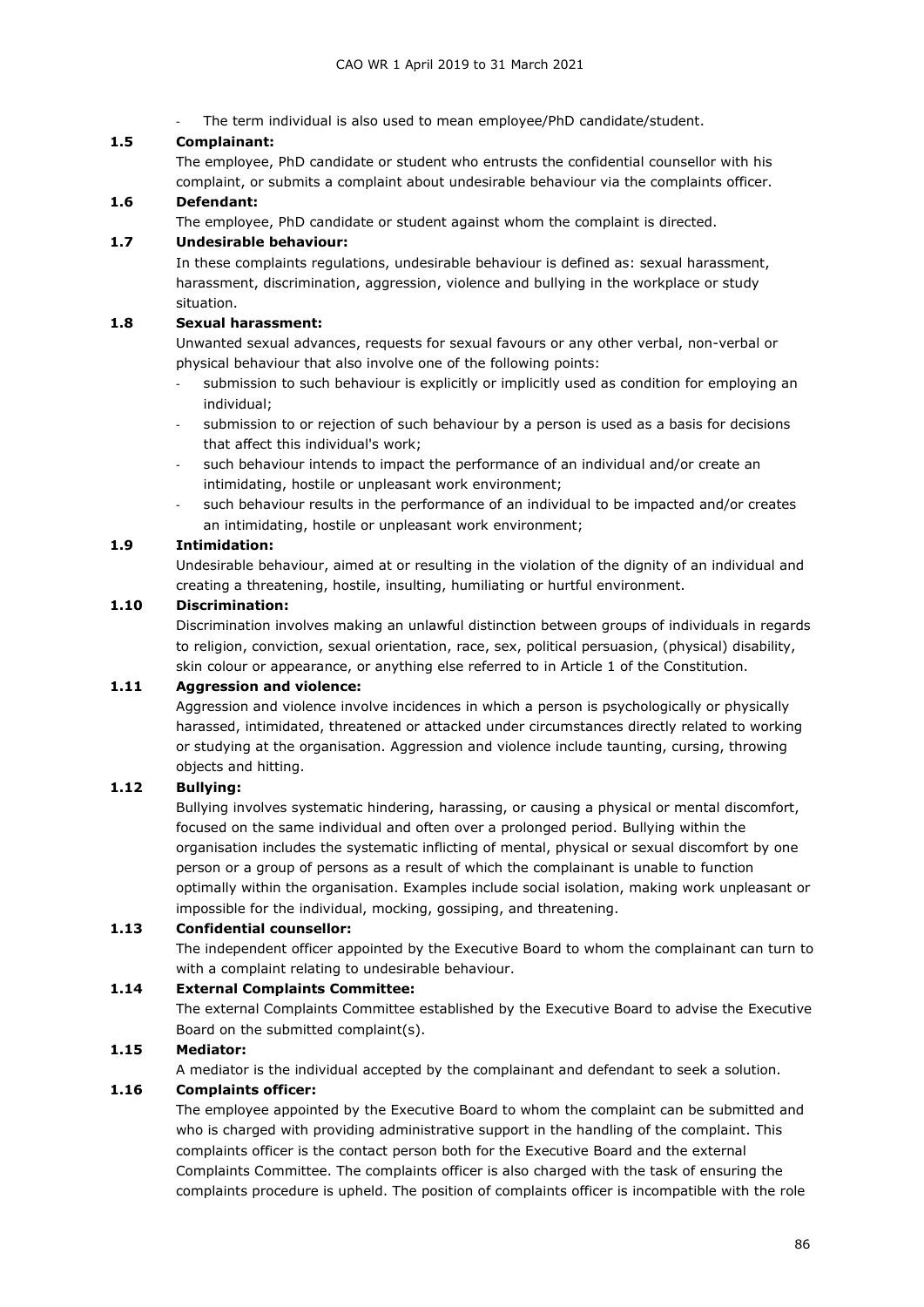of confidential counsellor.

## 1.17 Disadvantaging:

It is forbidden to disadvantage people an individual on the fact that they have utilised the complaints procedure, have provided relevant assistance or have been heard as a witness.

# Article 2 The confidential counsellor

- 2.1 On the recommendation of local management councils, the Executive Board appoints confidential counsellors, one for students of Wageningen University and one for employees (including PhD candidates), preferably one per organisational unit, taking into account the organisation's locations.
- 2.2 The confidential counsellor has the following tasks:
	- Acting as the point of contact for employees/PhD candidates/students confronted with undesirable behaviour;
	- Receiving complaints, supporting and if necessary referring employees/PhD candidates/students to specialists;
	- Informing the complainant about the complaints procedure described here and the consequences linked to it, before any relevant steps are taken;
	- Advising the complainant about any steps to be taken;
	- Counselling and supporting employees/PhD candidates/students who are considering submitting a complaint to the Executive Board;
	- At the request of the complainant, finding a mediator;
	- At the request of the complainant, taking steps aimed at finding a solution;
	- Providing the Executive Board and other relevant organisational units with solicited and unsolicited advice in the area of prevention of and combating undesirable behaviour including advice on the general policy of the organisation to combat undesirable behaviour.
	- Annually issuing an anonymised report to the Executive Board about the number of complaints and the nature of these complaints.
	- At the request of the complainant, appearing before the Complaints Committee on behalf of the complainant if he is unable to attend.
- 2.3 The confidential counsellor always has the following prerogatives:

The confidential counsellor is authorised to request access to all relevant staff-related information. If this concerns sensitive information about an employee, this is done in consultation with the HR Manager of the organisational division in question. If this concerns sensitive information about a student, this is done in consultation with the head of the Student Services Centre.

Insofar as exercising his function is concerned, the confidential counsellor is entitled to consult internal and external experts at his own initiative.

The confidential counsellor has access to all organisational units and is allowed to talk to all employees.

The confidential counsellor is authorised to bring a matter to the attention of the Executive Board provided the confidential counsellor receives one or more complaints, which the complainant for some reason has not or does not wish to present to the Complaints Committee. The confidential counsellor shall consult on this in advance with the Director of Corporate HR, the director of the Wageningen Graduate School involved and/or the Director of Education & Student Affairs (ESA), to the degree to which the case affects the interests of employees, PhD candidates and/or students.

2.4 In the execution of their duties, the confidential counsellor does not take any actions relating to an individual case without the permission of the complainant.

The confidential counsellor may refuse to handle a complaint on the following grounds:

- Conflict of interest;
- Personal and/or factual circumstances;
- If the complaint is not directly related to the undesirable behaviour as referred to in this procedure;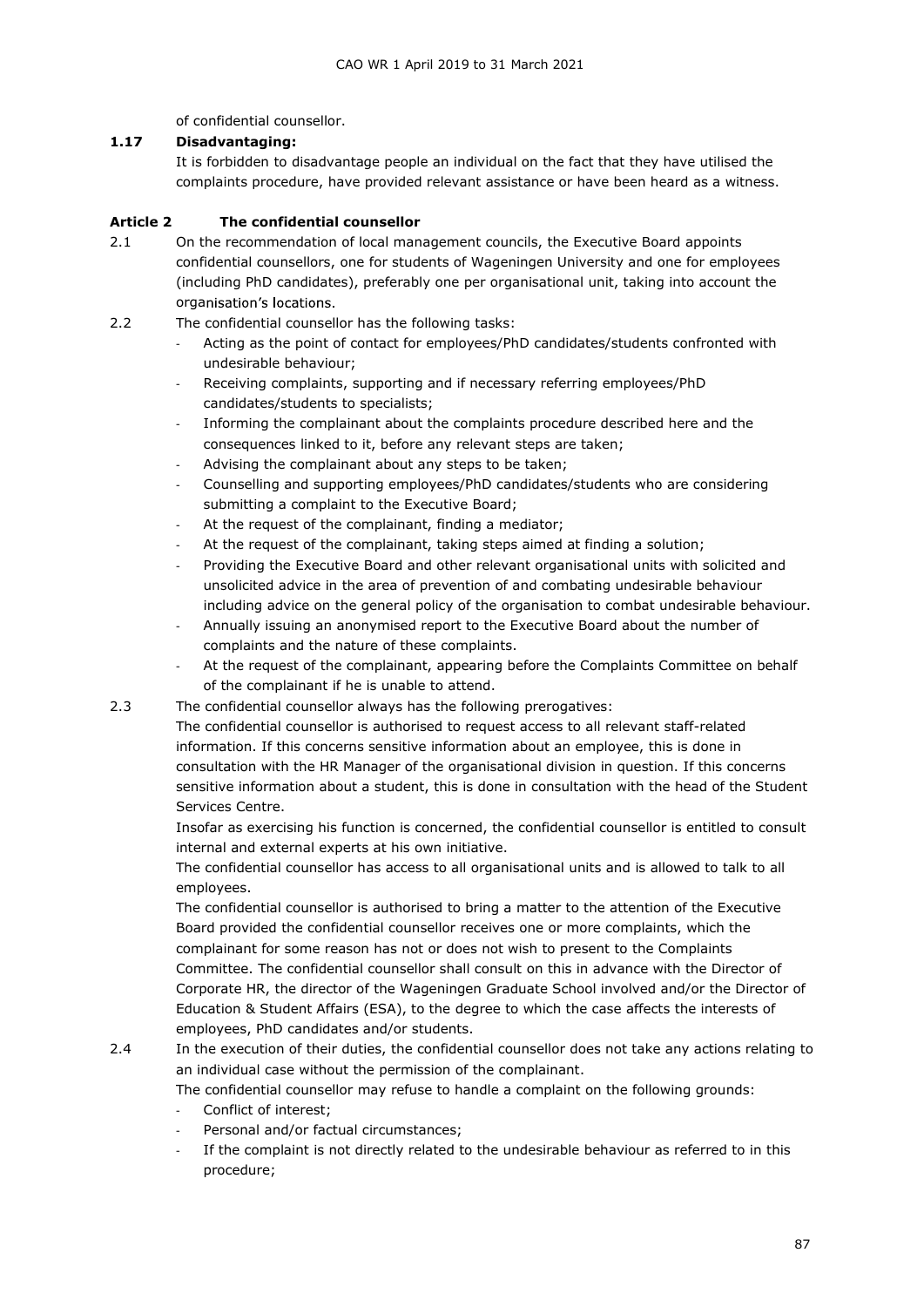- If this situation occurs, the confidential counsellor will refer the complainant to a different confidential counsellor or body that will be able to properly handle the complaint.
- 2.6 For the execution of their tasks, the confidential counsellor only renders their account to the Executive Board, in which context the obligation to observe confidentiality is respected regarding information the confidential counsellor has divulged.
- 2.7 Confidential counsellors may not be disadvantaged within the organisation on account of their handling of a complaint pursuant to their function as confidential counsellor. For this reason, confidential counsellors enjoy similar protection against dismissal as members of participational bodies.
- 2.8 The Executive Board offers the confidential counsellor the facilities required for the performance of their tasks.

## Article 3: The Complaints Committee

- 3.1 If the employee or PhD candidate or student submits a complaint concerning undesirable behaviour, the complaint will be directly submitted to the human resource portfolio holder of the Executive Board via the complaints officer. The human resource portfolio holder will then present the complaint to an independent external Complaints Committee (hereinafter referred to as the Complaints Committee) for advice, unless he sees a possibility to reach a solution through the (initial) informal procedure.
- 3.2 The Complaints Committee is charged with three tasks, namely:
	- Rendering a decision on the admissibility of the complaint;
	- Investigating the complaint(s) on undesirable behaviour;
	- Issuing a recommendation to the Executive Board regarding the complaint(s).
- 3.3 The composition of the external Complaints Committee is as follows: the committee consists of at least two members and a chairperson or vice chairperson and should possess sufficient legal expertise and expertise on undesirable behaviour. The Complaints Committee is supported by a secretary appointed in consultation with the Executive Board, who is not a member of the Complaints Committee. The members of the committee may have no direct or indirect links to people at Wageningen University & Research.
- 3.4 The complaints officer issues an annual report to the Executive Board about the number of complaints, the nature of cases handled, and the recommendations to the Executive Board. These reports have been anonymised. The Executive Board will bring this report to the knowledge of the confidential counsellors and the participational bodies.

## Article 4 Complaints procedure

- 4.1. The complainant must submit a complaint about undesirable behaviour to the Executive Board in writing via the complaints officer. If there are multiple complainants against the same defendant, each individual complainant must submit a complaint letter. The complaint must at least contain:
	- a A description of the complaint;
	- b The name(s) of the defendant(s);
	- c A description of the steps already taken by the complainant.

The external committee has the option of bundling individual complaints in relation to the same case and deal with and judge them collectively.

If the complaint has been lodged against or by a member of the Executive Board, "Executive Board" in this procedure should be read as "Supervisory Board".

- 4.2 The complaints officer will ensure that, in consultation with the Executive Board, an external Complaints Committee is appointed and will send the complainant a confirmation of receipt and a copy of the complaint regulations.
- 4.3 A complaint can be submitted within three years from the time at which the undesirable behaviour occurred.
- 4.4 A complaint is not admissible in any case if:
	- a The complaint is not in relation to undesirable behaviour as referred to in these regulations;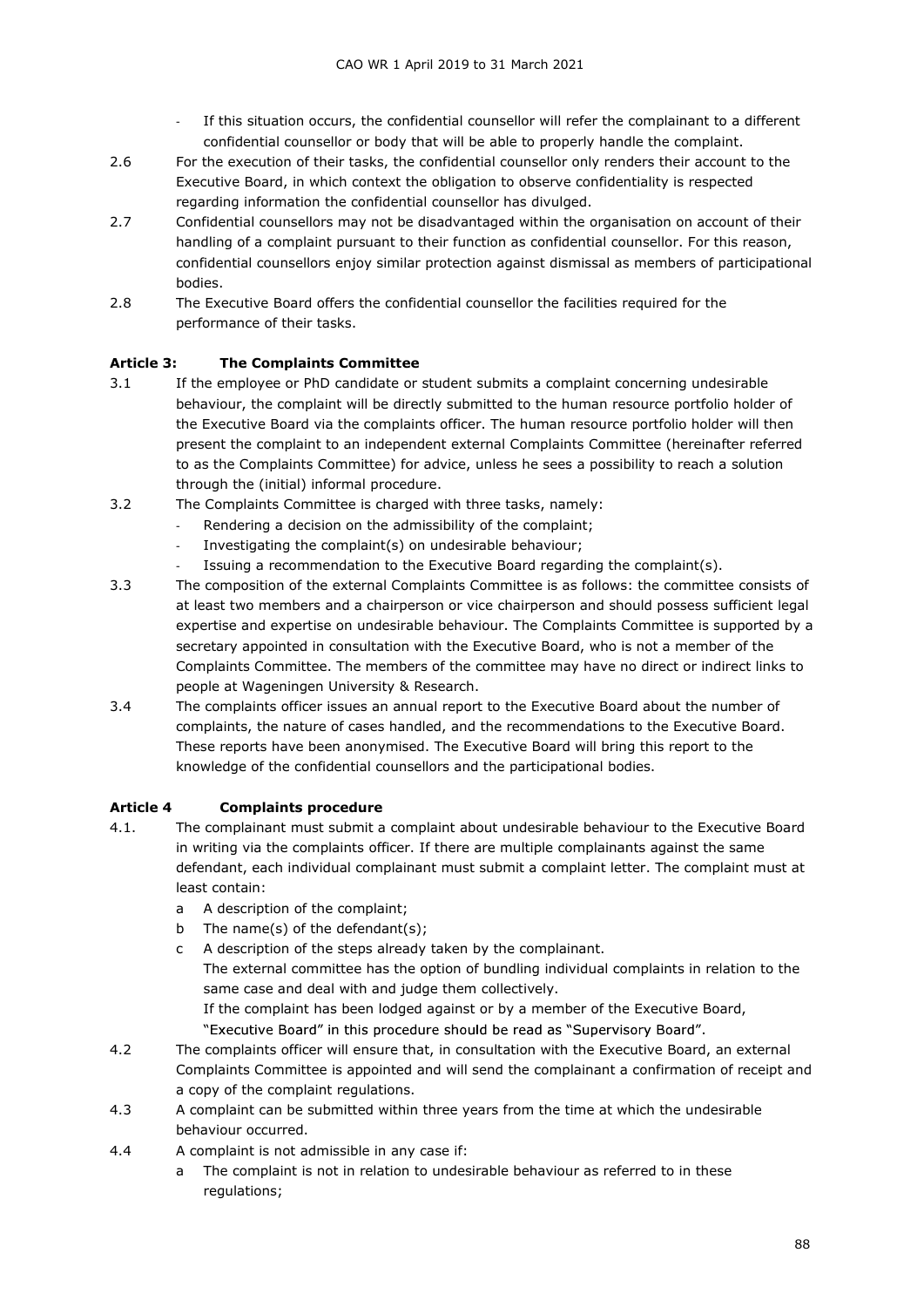- b The period for submitting a complaint has expired;
- c The complaint has been submitted anonymously;
- d The complaint has already been handled by the committee, unless new facts and/or circumstances are involved;
- e A legal procedure is ongoing or has been completed regarding the complaint.
- 4.5 The Complaints Committee is entitled to information from the Executive Board if it deems this necessary for the performance of its duties. Furthermore, the committee is authorised, whether or not at the request of the complainant or defendant, to hear other individuals/witnesses (internally or externally) or consult with experts (internally or externally).
- 4.6 The Complaints Committee will hear the complainant and defendant within 15 working days after receiving the complaint. Along with the invitation for the hearing, the defendant will also receive a copy of the complaint and any other relevant documents submitted by the complainant.
- 4.7 The complainant and defendant may receive counselling from the confidential counsellor during the complaint procedure and/or someone else from within or outside the organisation.
- 4.8 If the defendant is receiving legal assistance, the Executive Board may, in exceptional cases, decide to provide legal assistance to the complainant as well.
- 4.9 If the complaint is declared unfounded, the Executive Board may in exceptional cases decide to compensate the defendant's costs for legal assistance.
- 4.10 In relation to Article 4.5, other individuals may be heard as well. If the committee deems it necessary that a witness is heard anonymously, the committee may make a motivated decision to do so.
- 4.11 The investigation must be completed within 40 working days after hearing the defendant. If the investigation cannot be completed within 40 working days, the Complaints Committee will report its findings thus far to the Executive Board. This report may include a possible request for an extension of the above-mentioned period by a maximum of 30 working days.
- 4.12 At every hearing, the secretary and two members of the Complaints Committee, including the chairperson, must be present. The hearings of the Complaints Committee are closed. A written report is drafted by the secretary at each hearing. In addition, after permission from the parties involved, the matters discussed at the hearing are recorded using recording equipment. The reports are sent as information to both the complainant and defendant, as soon as these have been verified by the committee chair. The witnesses will only receive the report pertaining to their own hearing, also for informational purposes.
- 4.13 In regards to the hearing, the following apply:
	- a The complainant and defendant are heard in each other's presence.
	- b If the committee deems that both parties being heard in each other's presence is not desirable, the parties will be heard individually.
	- c If the external committee has decided to handle different complaints regarding the same case (see Article 4.1) collectively, a hearing may also take place in a group setting.
	- d The involved parties working at Wageningen University & Research are required to attend.
	- e The complainant and defendant are entitled to see all relevant documents related to the complaint; these can be obtained through the secretary.
- 4.14 After the investigation has been completed, the Complaints Committee will provide a reasoned recommendation to the Executive Board. This recommendation by the committee to the Executive Board must at least include the following:
	- a The nature of the complaint;
	- b Who is/was affected by the undesirable behaviour; c Whether the complaint is well-founded or unfounded;
	- d If the complaint is founded, a recommendation is made to the Executive Board regarding measures to be taken.
	- e If the complaint gives cause, the recommendation may also include a recommendation regarding the aftercare process.
- 4.15 Within 15 working days after receiving the recommendation from the Complaints Committee, the Executive Board will formulate a written decision regarding the complaint on the basis of